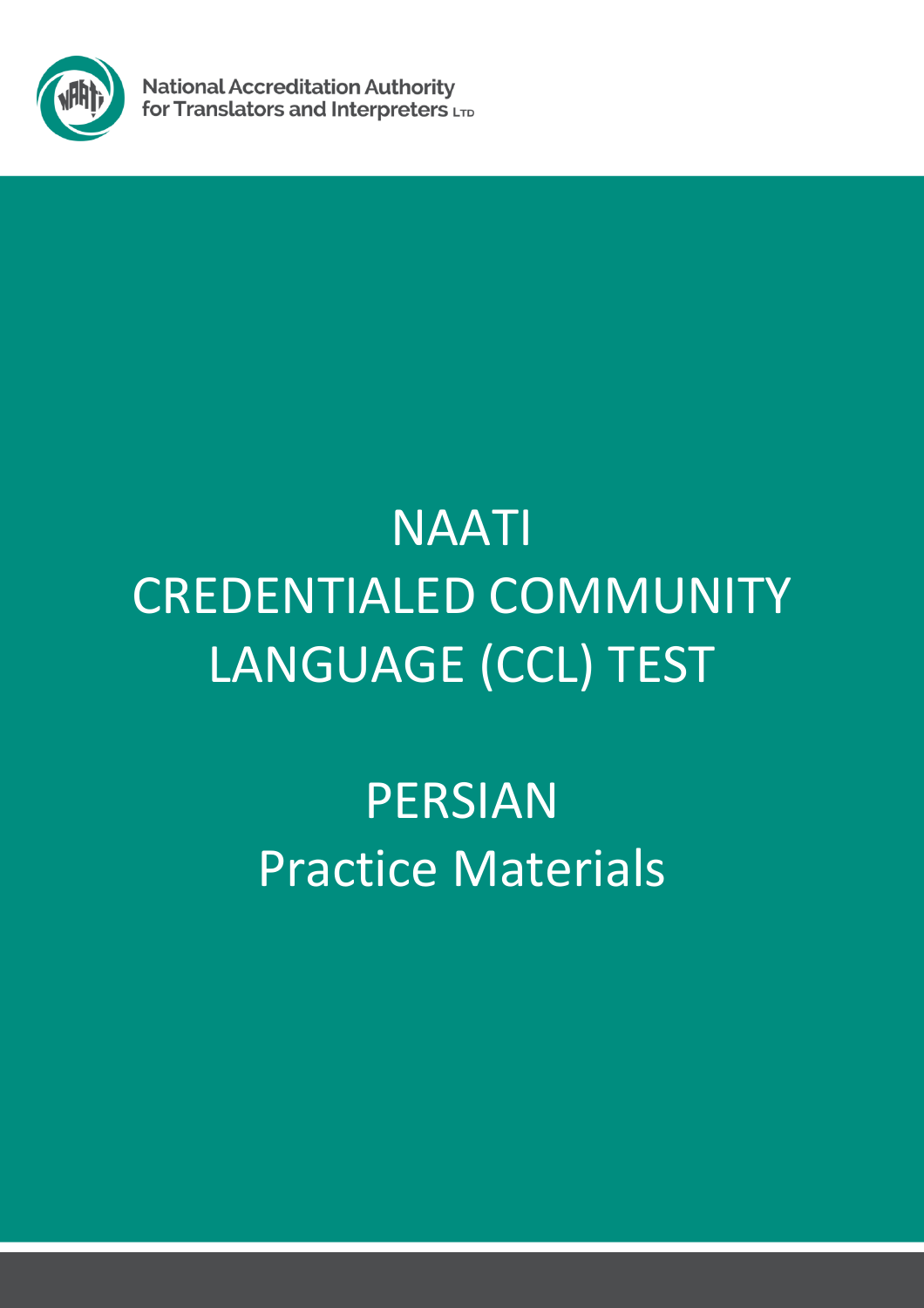

## **PRACTICE DIALOGUES**

## **Instructions**

You will hear two dialogues between an English speaker and a Persian speaker. You are required to interpret into the other language what each speaker says as soon as each speaker finishes a segment and you hear this signal (chime). You may take notes if you wish. You should begin interpreting only a few seconds after you hear the signal.

## **Practice Dialogue One**

This dialogue takes place between a Persian-speaking applicant for refugee status in Australia and an immigration officer. The interview takes place at an Australian international airport.

## **The dialogue begins now.**

## **Officer:**

Good morning, my name is Gerald Smith. I am an officer of the Department of Immigration and Multicultural and Indigenous Affairs. I've been asked to conduct a preliminary interview with you about your application.

## **Applicant:**

آقای اسمیت لطفا به من کمک کنید. من یک پناهنده ام که جویای محافظت توسط کشور زیبای شما هستم. من خیلی خیلی چیزا در باره احترام به حقوق بشر در کشور شما شنیده ام.

## **Officer:**

Thank you. It will be up to the Department and the other Australian authorities to decide whether you are or aren't a refugee. I have to ask you a few questions now.

## **Applicant:**

من آماده ام صادقانه به سؤاالت شما پاسخ دهم ولی من بی نهایت خسته ام ، در 48 ساعت گذشته حتی به اندازه یک چشم بهم زدن هم نخوابیده ام.

## **Officer:**

I understand you may have endured a lot, but our laws and regulations require that you answer at least a few questions now. A more detailed interview can be arranged later. **Applicant:** 

من می خوام به شما بگم که پاسپورتی که همراهم هست تقلبیه. بابت اون ده هزار 10000 فرانک فرانسه و برای ویزا هم دو هزار 2000 فرانک فرانسه دیگر پرداخته ام.

## **Officer:**

Thank you, I am glad you said this. Now I need you to answer a few other questions when I turn this cassette recorder on, so that we can have an accurate record of what goes on here.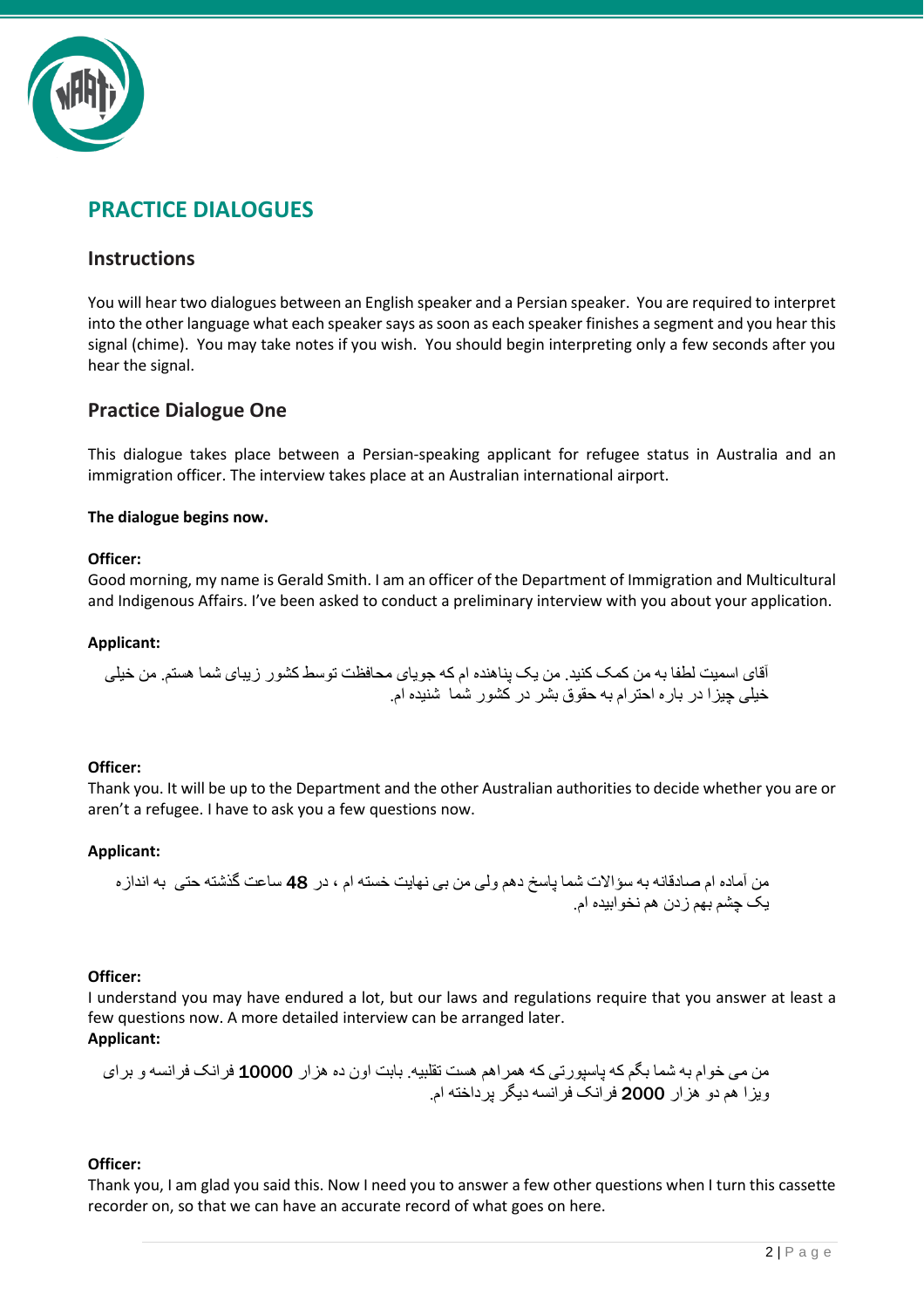

## **Applicant:**

دوستی دارم که در سیدنی زندگی می کنه. آیا می تونم اول با او تماس بگیرم؟ چون می خوام اَ َزش راجع به موضوع بسیار مهمی بپرسم

## **Officer:**

I am afraid you won't be able to contact your friend at this stage. We first have to conduct the interview, and then we can sort out any other problems or issues.

## **Applicant:**

می خوام با دوستم تماس بگیرم تا با یک وکیل برای کمک به من بیاد اینجا. آیا به این درخواست که من اونو منصفانه میدونم، ایرادی هست؟

## **End of Practice Dialogue 1**

## **Practice Dialogue Two**

This dialogue takes place over the phone between Persian-speaking Mr. Hadizadeh, who has moved into a new flat, and Rebecca, a real estate agent. The conversation is about some problems he has encountered in his new home.

## **The dialogue begins now.**

## **Mr. Hadizadeh:**

صبح به خیر. اسم من مراد هادیزاده است من در آپارتمان شماره 22 در پالک 14 کینگ ستریت در فِرفیلد زندگی می کنم. آیا می تونم لطفا با خانم ربه کا صحبت بکنم؟

## **Agent:**

Good morning Mr. Hadizadeh. It's Rebecca speaking. How can I help you?

## **Mr. Hadizadeh:**

من چندتا مشکل دارم. از وقتی من به این آپارتمان اسباب کشی کردم شیر آب حمام چکه می کنه. سعی کردم با لوله کش تماس بگیرم، ولی به نظر می آد شماره تلفنش اشتباهه چون کسی تلفونو بر نمیداره.

## **Agent:**

OK. Let's check the plumber's phone number first. Did you dial 387 735? It's Michael's Plumbing Services. You have this number on your tenancy agreement on the bottom of the first page.